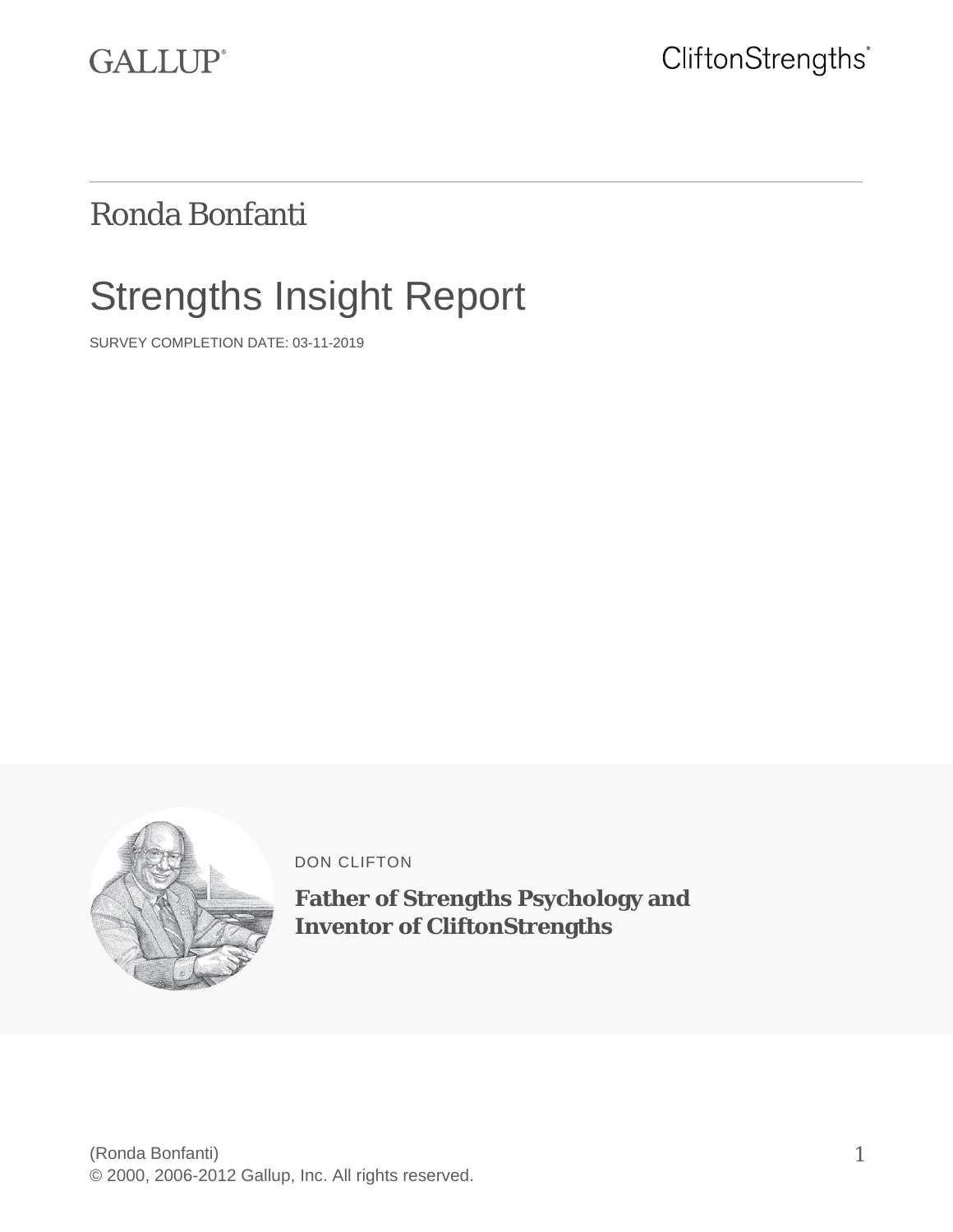

# Ronda Bonfanti

SURVEY COMPLETION DATE: 03-11-2019

### Your Top 5 Themes

- 1. Empathy
- 2. Developer
- 3. Relator
- 4. Positivity
- 5. Input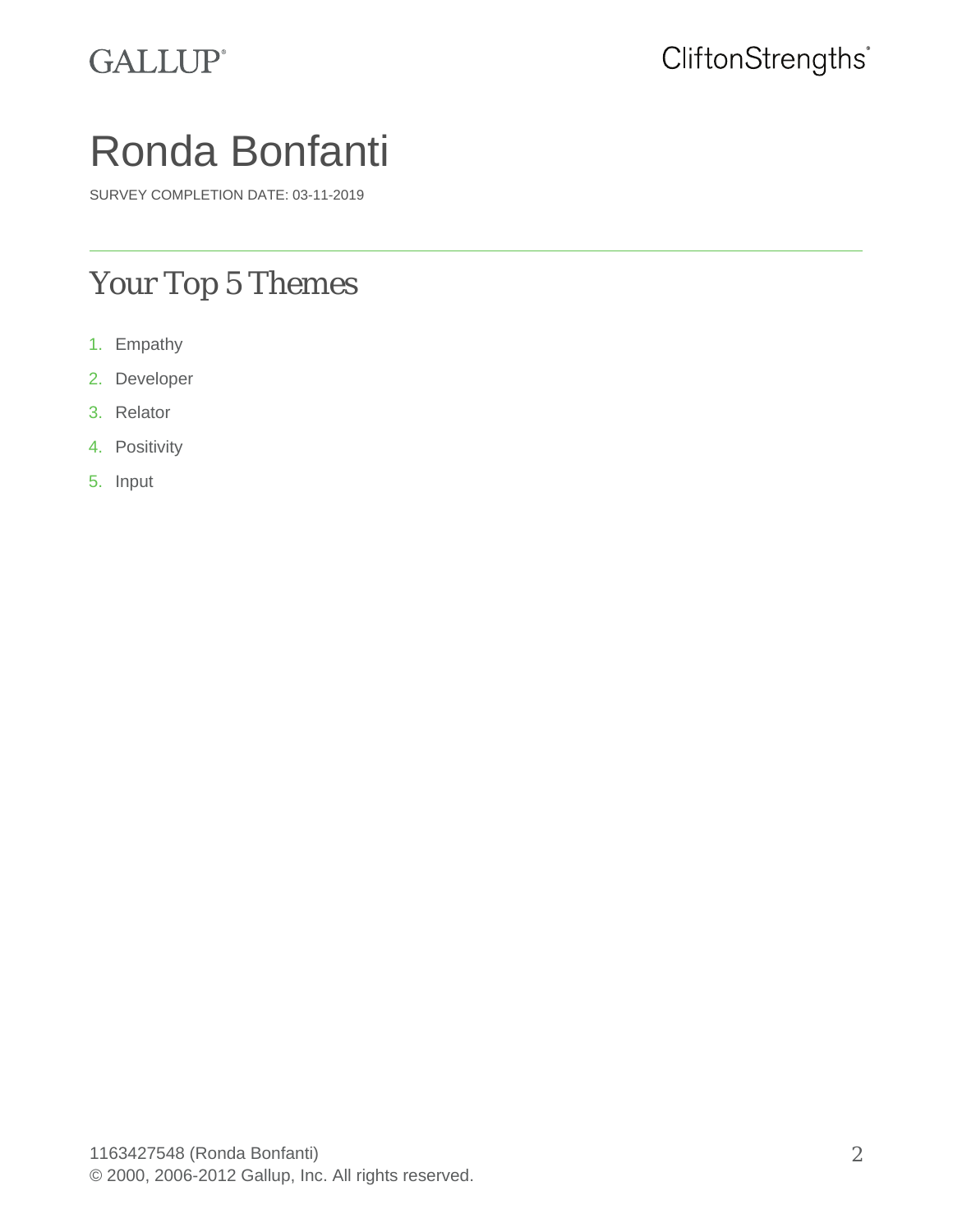# $GATJIP<sup>°</sup>$

# Empathy

### SHARED THEME DESCRIPTION

People exceptionally talented in the Empathy theme can sense other people's feelings by imagining themselves in others' lives or situations.

### YOUR PERSONALIZED STRENGTHS INSIGHTS

#### **What makes you stand out?**

By nature, you take the time to discover each individual's unique traits and truly understand them. These insights enable you to listen to people's concerns. Making no judgments, you strive to comprehend their situations. Others sense that you know exactly how they are feeling. Because of your strengths, you might be aware that certain coworkers benefit from your approval or compliments. Perhaps you sense when a person needs to hear kind, encouraging, or supportive words from a colleague. Maybe you enjoy celebrating the contributions, strengths, discoveries, or victories of some individuals. Driven by your talents, you may experience a feeling of exhilaration each time you brighten someone's day. Perhaps your buoyant and cheerful demeanor — that is, outward behavior — enhances your own as well as others' quality of life. It's very likely that you may be emotionally attuned to what is going on in your own or others' lives. Perhaps you concentrate on what is good. Sometimes you search for the best in people, experiences, assignments, or situations. Maybe you strive to fill certain individuals with joy. Occasionally you find ways to unburden them of their anxieties, frustrations, sadness, disappointments, fears, or anger. Instinctively, you occasionally interpret the moods of people. Perhaps you sense what they are thinking or feeling at the moment they experience an event, overhear a comment, reach a goal, or make a mistake.

### Developer

### SHARED THEME DESCRIPTION

People exceptionally talented in the Developer theme recognize and cultivate the potential in others. They spot the signs of each small improvement and derive satisfaction from evidence of progress.

### YOUR PERSONALIZED STRENGTHS INSIGHTS

*Depending on the order of your themes and how you responded to the assessment, some of your themes may share identical insight statements. If this occurs, the lower ranked theme will not display insight statements to avoid duplication on your report.*

### 1163427548 (Ronda Bonfanti) © 2000, 2006-2012 Gallup, Inc. All rights reserved.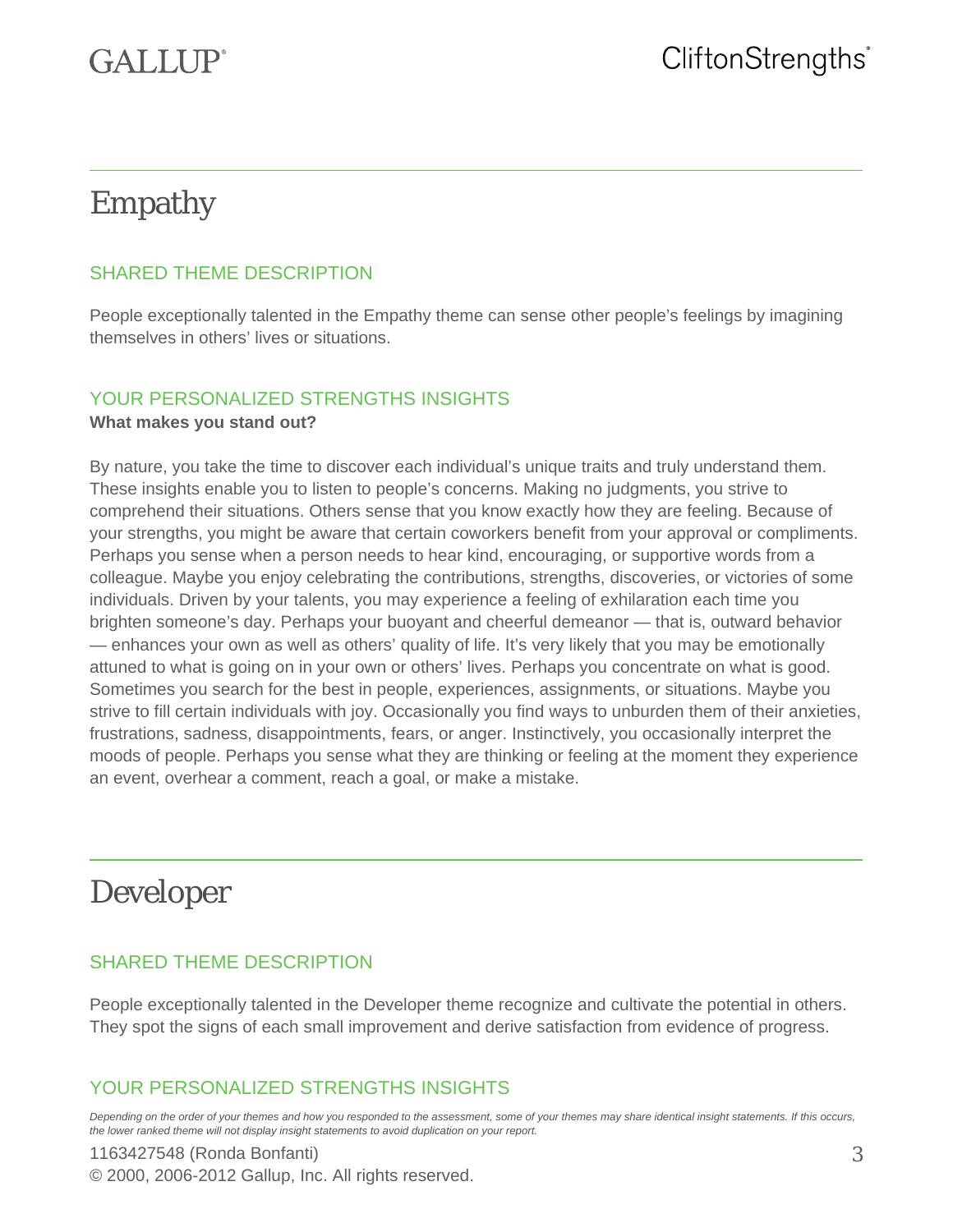# $GATJIP<sup>°</sup>$

### CliftonStrengths<sup>®</sup>

#### **What makes you stand out?**

Driven by your talents, you may want the youngsters with whom you interact to enjoy your company. Perhaps your gift for helping, teaching, or playing with children sets you apart from other adults. It's very likely that you seek opportunities to tell others about facts you know or experiences you have had. You allow people to broaden your understanding with their original ideas. You have discovered that "the life of the mind" is a joint effort. You receive from other thinkers as many — and sometimes even more — insights as you provide them. Thinking with individuals or groups stimulates your creativity. You realize it makes each day worth living. By nature, you habitually create up-close and personal relationships with people. Knowing what makes individuals unique usually provides you with clues about the best way to support or inspire each person. Chances are good that you naturally sense the good qualities people possess. Consistently you find something to like in most of the individuals you meet. You keep reminding others of the reasons why you think a person is so special. In the process, you probably boost the self-esteem and confidence of newcomers. Instinctively, you often motivate people. You patiently observe, ask questions of, and listen to each individual. This is how you pinpoint someone's talents, skills, knowledge, interests, goals, and/or background. In the process, you usually discover the best way to train, coach, or praise the person.

### Relator

### SHARED THEME DESCRIPTION

People exceptionally talented in the Relator theme enjoy close relationships with others. They find deep satisfaction in working hard with friends to achieve a goal.

#### YOUR PERSONALIZED STRENGTHS INSIGHTS **What makes you stand out?**

By nature, you traditionally do your best training after you become well-acquainted with someone. You want to discover each individual's unique work style, goals, motivations, interests, or talents. These insights probably tell you what suggestions to make or what tips to offer during coaching sessions. It's very likely that you have close companions who frequently seek your guidance. You help them find answers to their personal and professional problems. This makes you a valuable friend. Driven by your talents, you are quite comfortable being honest about yourself with others. You harbor very few illusions about who you really are. Furthermore, you can openly acknowledge your mistakes and shortcomings. This is apt to distinguish you from most people. Because of your strengths, you are naturally open and honest about who you are, what you have done, what you can do, and what you cannot do. Your straightforward explanations and stories help listeners see you as you see yourself.

*Depending on the order of your themes and how you responded to the assessment, some of your themes may share identical insight statements. If this occurs, the lower ranked theme will not display insight statements to avoid duplication on your report.*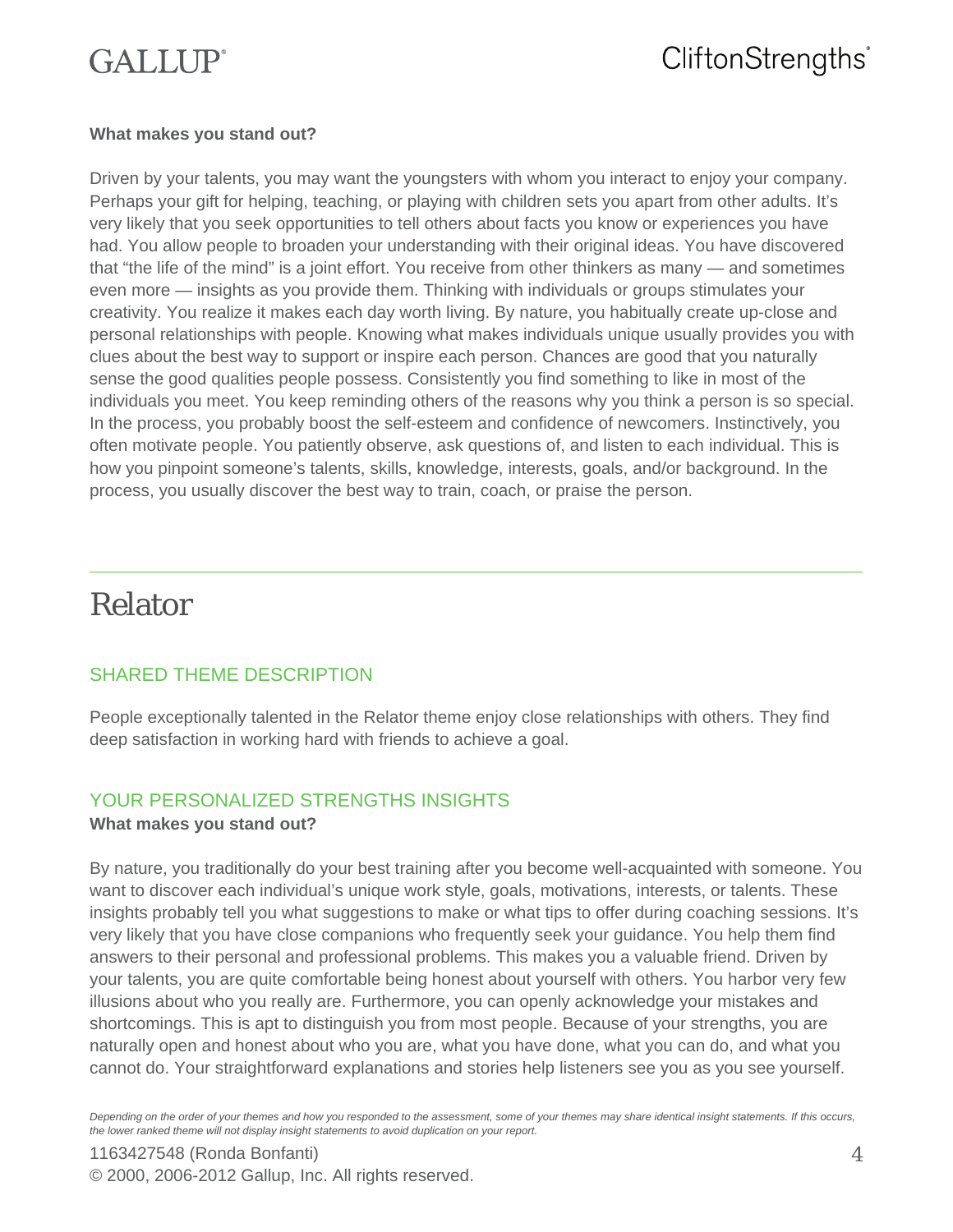

You reveal your strengths and limitations. You are forthright and plainspoken. People generally seek your company and want to work with you. Many are impelled to move into action by your words and examples. Instinctively, you might be content with your results when you can honestly say you are producing as much as you can. Perhaps you maintain an optimistic outlook on life regardless of the value some people place on your results.

### Positivity

#### SHARED THEME DESCRIPTION

People exceptionally talented in the Positivity theme have contagious enthusiasm. They are upbeat and can get others excited about what they are going to do.

### YOUR PERSONALIZED STRENGTHS INSIGHTS

#### **What makes you stand out?**

Driven by your talents, you may derive satisfaction from participating in games, diversions, or amusements. Perhaps you think life is meant to be enjoyed. Occasionally you excuse yourself from contests where one person wins, but everyone else loses. You might want everyone involved to feel good about the experience, not just one individual. Chances are good that you may have a reputation for being optimistic about life. Some individuals might describe you as easygoing — that is, relaxed and unworried. Perhaps you refuse to let your own problems or others' behaviors make you angry or anxious. Instinctively, you may compliment or applaud the good work of your coworkers, teammates, or classmates. When you acknowledge their contributions and/or talents, perhaps individuals will favor you with their friendship. By nature, you might be more fascinated with future possibilities than with past events. Keeping the two time frames separate may allow you to invent entirely new ways of finding personal happiness or professional fulfillment. Because of your strengths, you might be exceptionally good at detecting what makes each person unique or special. Maybe you notice the different moods, needs for information, or preferred forms of recognition for the people in your life. Armed with these insights, you may inspire certain individuals to move into action. Perhaps you realize life is more fulfilling for people who choose tasks or are given assignments that match their talents.

*Depending on the order of your themes and how you responded to the assessment, some of your themes may share identical insight statements. If this occurs, the lower ranked theme will not display insight statements to avoid duplication on your report.*